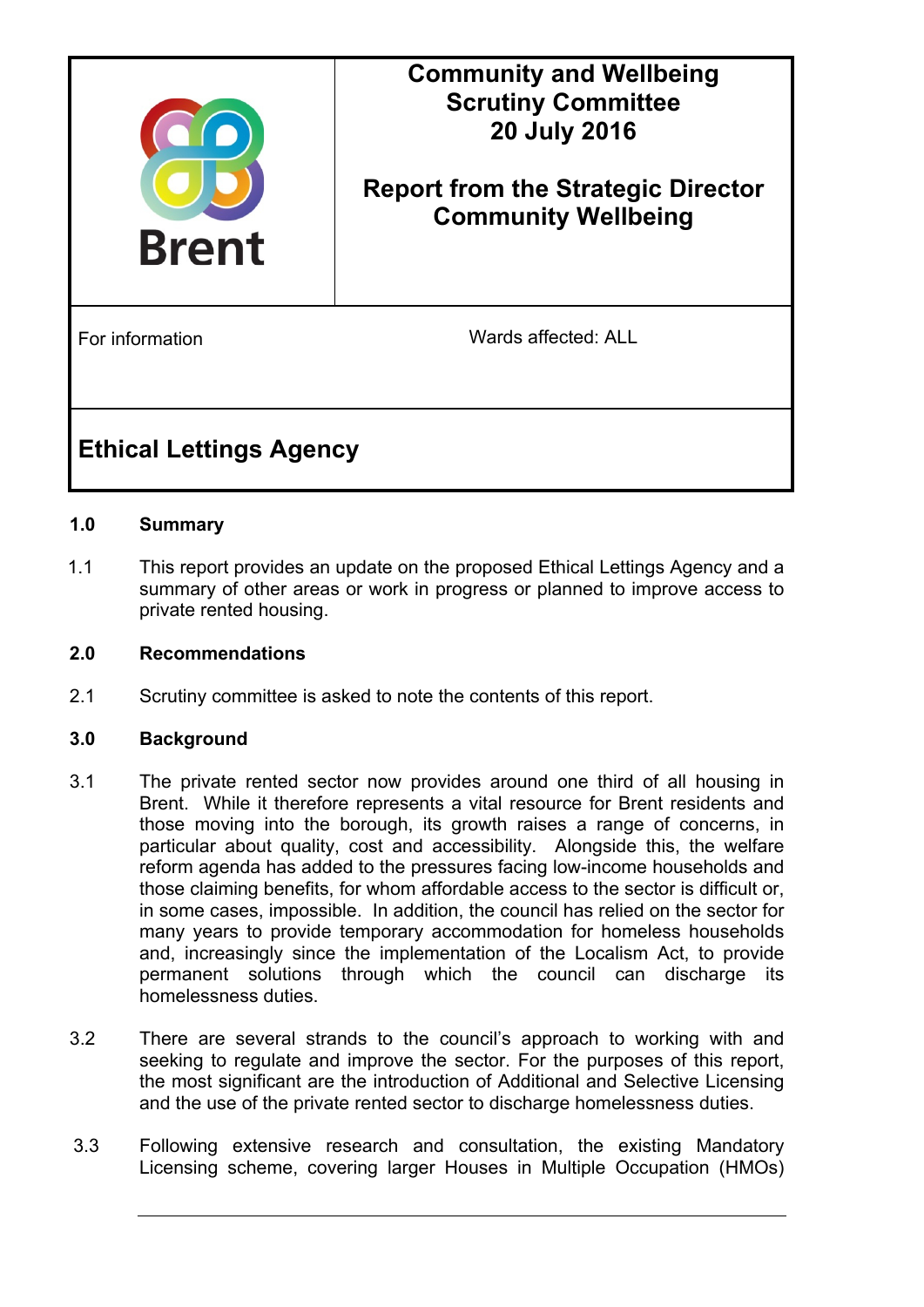was extended through the implementation of an Additional Licensing scheme covering all HMOs across the borough and Selective Licensing, covering all rented property on the wards of Harlesden, Wembley Central and Willesden Green with effect from 1<sup>st</sup> January 2015. Over the same period, the council extended its use of the private rented sector to discharge its homelessness duties, using the freedoms put in place by the Localism Act 2011. Prior to the Act, the council had used the private rented sector where households voluntarily accepted an offer.

- 3.4 During consultation on licensing and prompted by the increasing difficulties faced in securing private rented sector accommodation at rents consistent with Local Housing Allowance rates, particularly for households impacted by benefit caps, it was recognised that a reliable and ethically run lettings agency could be a very helpful adjunct to work in these areas. There are over 250 letting agency businesses operating in Brent and, while many of these are reputable firms belonging to established trade bodies, the picture is mixed and there is evidence of very poor service in some quarters. Among other matters, there are concerns about unreasonable charges, failure to properly manage tenancy deposits and collusion with rogue landlords in evicting tenants. More widely, even reputable agents showed increasing reluctance to let to tenants claiming Housing Benefit, mainly due to concerns about the low Local Housing Allowance rate in comparison to market rents and the perceived risk of rent arrears, especially for households subject to caps. It was agreed that, in this context, an agency run on strictly ethical lines, compliant with all legal and regulatory reguirements and charging reasonable rates would benefit tenants and landlords. It should be stressed that, while one aim was to provide a service to households to whom the council owed homelessness duties, the intention was that an agency would also operate on a commercial basis and be accessible to any Brent resident or landlord.
- 3.5 In late 2013, the council asked Brent Housing Partnership to lead on the establishment of an ethical letting agency and this was included as a target in the Housing Strategy 2014-19. Brent Housing Partnership undertook a period of research and planning, including workshops and reports to its Board. Board members were advised at their meeting on 27th November 2014 that the Chairs Group had given approval on 25th November 2014 to progress the initiative subject to some clarifications required from the council. Outstanding issues were addressed and Cabinet agreed to support Brent Housing Partnership in taking the project forward at its meeting in July 2015.

# **4. Detail**

4.1 Following the Cabinet decision, Brent Housing Parternship implemented a mobilisation plan with the intention of a launch in January 2016. However, due to changes in staffing arrangements and the need for cost savings, a closed Board meeting on 5th January decided to review whether the lettings agency should be launched. Following further reports and consideration of the potential risks and benefits, the Board decided subsequently that the project should not proceed. In summary, the Board took the view that a range of risk factors militated against continuing, including: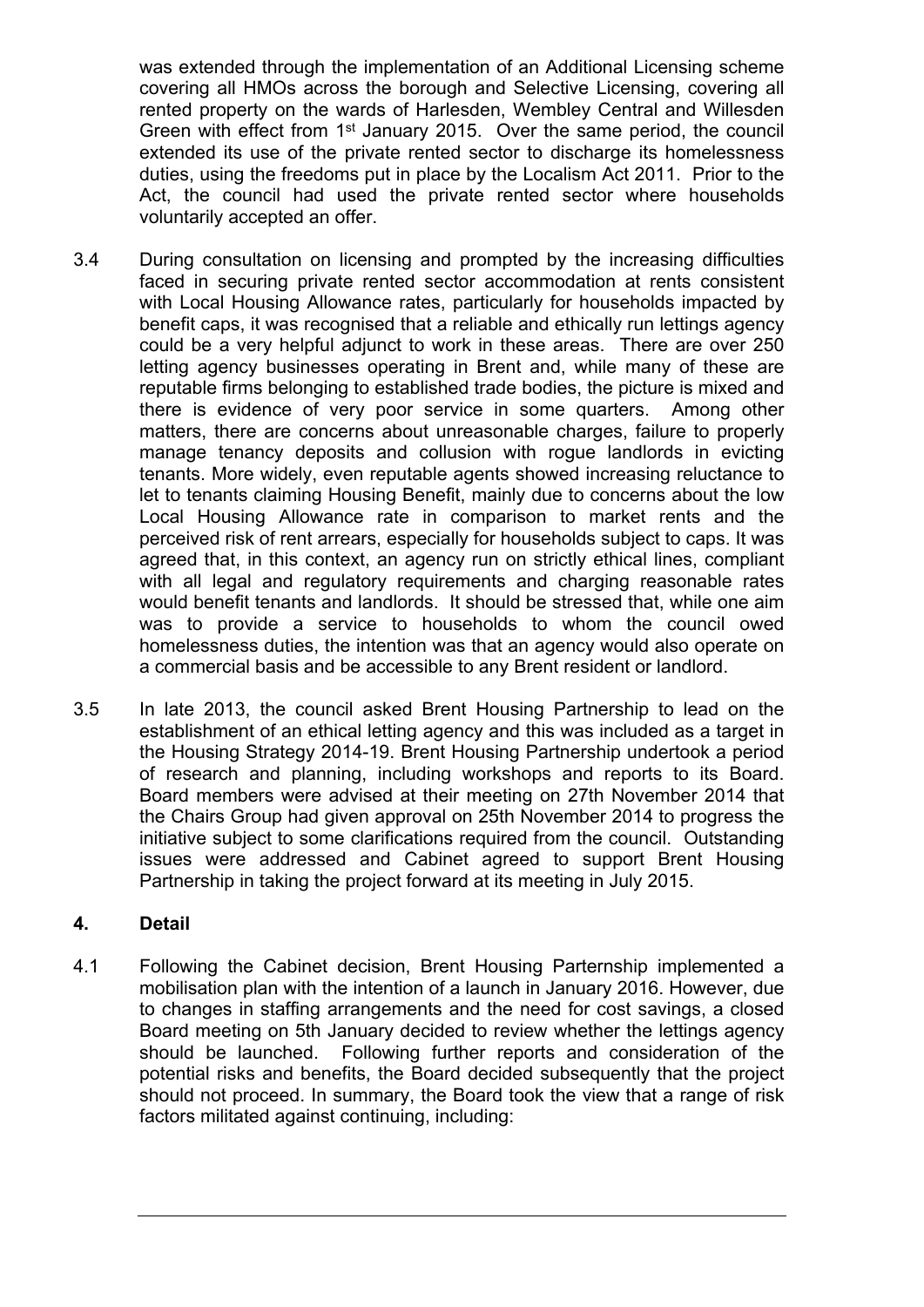- The financial risk of entering a highly competitive market. Although the agency was not necessarily expected to accrue a significant surplus, at least in its early stages, the risk of losses was considered too great. In particular, the identified risks were:
	- o Securing enough properties to generate income to cover and exceed costs, especially given the need to secure a proportion of these properties at Local Housing Allowance rents for council nominations.
	- o The impact of Universal Credit on the guaranteed rent aspect of the business.
- The wider financial pressures arising from government policy that have required savings and will continue to drive efficiencies, including the 1% rent reduction and the council's requirement for Brent Housing Partnership to achieve 10% savings in 2015/16 and beyond.
- The added risk of entering into an untested project at a time when the organisation is in a recovery phase due to recent performance issues, on which energies and resources will need to be focused.
- 4.2 While it is disappointing that the proposal has not proved to be viable, a number of other projects are in place or planned that will mitigate any adverse impacts. These are summarised in the following paragraphs.
- 4.3 A team is in place in Housing Needs that is dedicated to procuring private rented sector properties for homeless households. The team is one of the most successful in the country and in 2014/15 secured access to over 250 affordable properties of which a third were in Brent as shown in the table below:

| <b>Area</b>             | <b>Number</b><br><b>Properties</b> |  |
|-------------------------|------------------------------------|--|
| <b>Brent</b>            | 75                                 |  |
| Other London boroughs   | 111                                |  |
| <b>Midlands</b>         | 42                                 |  |
| Other outside of London | 24                                 |  |
| Total                   | 252                                |  |

 4.4 Alongside this and as part of the Temporary Accommodation Reform Plan, the Find Your Home project has been implemented to assist households in securing private rented sector housing. This relies on empowering people to find a solution to their housing problem at an earlier stage through use of staff support coupled with an innovative IT system which makes it easy to search for affordable properties, reducing the amount of officer time spent on assessing individual households circumstances in order to make a homelessness determination, and increasing time spent on helping households to find accommodation. During a pilot phase that has run since September 2015, 430 households have engaged with the project, of whom 55% are still seeking a home and 31% have had their homelessness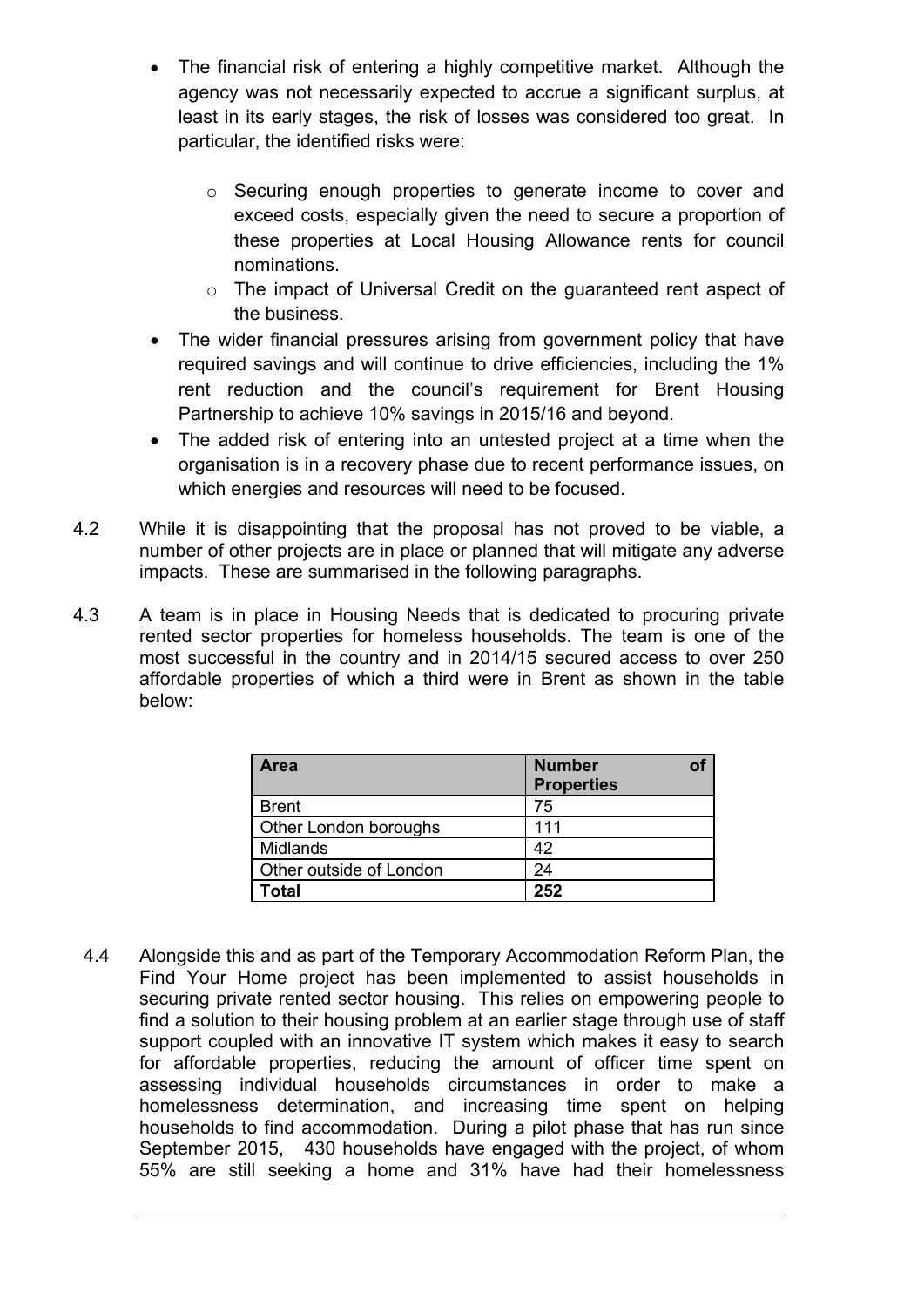prevented by securing rented accommodation. 14% of cases have not progressed, although in 4% of cases this is because officers have assessed them as not able to sustain a PRS tenancy.

- 4.5 The front-line homelessness service has very recently been restructured to shift the emphasis from statutory assessment and gatekeeping to a service model based on prevention by assisting households wherever possible to maintain their current accommodation, by working with landlords and through the use of incentive payments where necessary, and by making the Find Your Home service available to all households where it is not practical to secure their current accommodation.
	- 4.6 Housing Needs are working closely with the Private Housing Services team to accommodate homeless families in empty homes. In 2015/16, 100 empty homes were brought back into use in this way. The licensing schemes have established contact with landlords of over 7,000 private rented properties to date and these relationships are also being used to increase access to the sector. In addition, the council is working with the West London Housing Partnership boroughs to collectively procure private sector properties in different areas outside of London where there is a good supply of affordable private rented properties.
	- 4.7 Although the initiatives are assisting in securing private rented sector housing, market conditions will make this increasingly challenging. In recognition of this, as part of the Temporary Accommodation Reform Plan it has been agreed that the council will establish a limited company owned by the council, which will acquire its own private rented portfolio which will be let as long-term private rented sector properties at Local Housing Allowance levels to prevent homelessness or end a homelessness duty. The company will be able to let properties outside of the Housing Revenue Account and offer assured shorthold tenancies to tenants, who will benefit from long-term Local Housing Allowance level rents and professional housing management. Acquisition, refurbishment, management and maintenance will be performed under contract to the company by private sector organisations, Registered Providers or the council itself. The Temporary Accommodation Reform Plan proposed acquisition of 300 properties over the period 2016-18 and this programme has recently commenced.
	- 4.8 In addition to acquisition the Temporary Accommodation Reform Plan provides for the council to build new private rented homes for long-term letting at Local Housing Allowance rates on council-owned land. The first such schemes are in the pipeline but the timeline of development means that these units will not come on stream for some time.
	- 4.9 In addition to the council's own efforts there is potential for private developers to bring forward discounted market rent accommodation. Within the Wembley Housing Zone two planned private new-build schemes could bring forward over 500 such units.
	- 4.10 Finally, the Mayor of London made a manifesto commitment to develop a London-wide letting agency. Although details are yet to emerge, it appears that this may not be an entity of the kind envisaged in Brent's proposed agency but proposals are awaited and these may offer some of the benefits